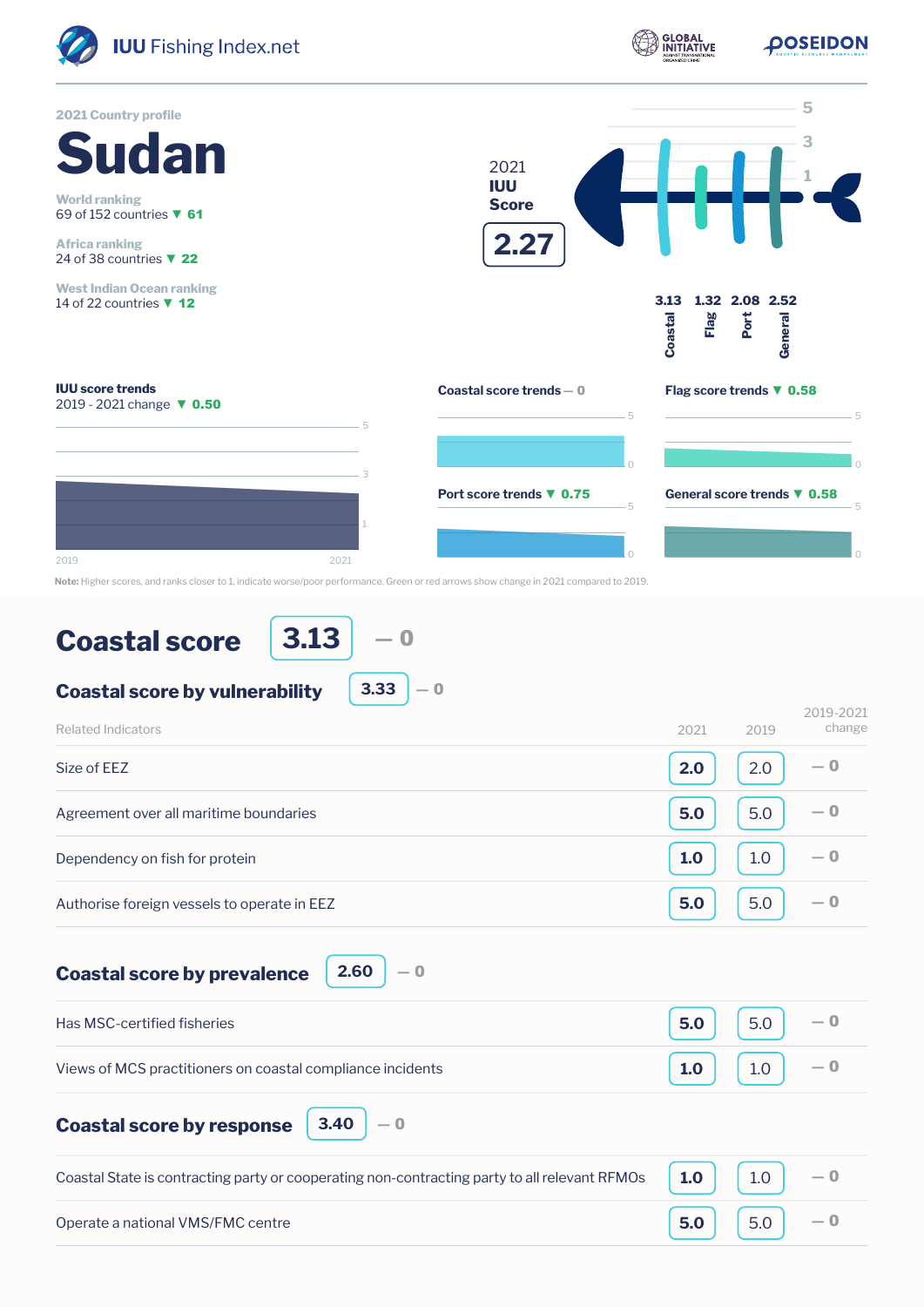| <b>IUU</b> Fishing Index.net                                                                                                                                        | <b>GLOBAL</b>     | <b>DOSEIDON</b>   |                          |
|---------------------------------------------------------------------------------------------------------------------------------------------------------------------|-------------------|-------------------|--------------------------|
| 0.58<br>1.32<br><b>Flag score</b>                                                                                                                                   |                   |                   |                          |
| $-0$<br>1.00<br><b>Flag score by vulnerability</b>                                                                                                                  |                   |                   | 2019-2021                |
| <b>Related Indicators</b>                                                                                                                                           | 2021              | 2019              | change                   |
| Distant water vessels on RFMO RAVs                                                                                                                                  | 1.0               | 1.0               | $-0$                     |
| Distant water vessels under several RFMOs                                                                                                                           | not<br>applicable | not<br>applicable |                          |
| 1.00<br>$-0$<br><b>Flag score by prevalence</b>                                                                                                                     |                   |                   |                          |
| <b>Vessels on IUU lists</b>                                                                                                                                         | 1.0               | 1.0               | $-0$                     |
| View of fisheries observers on flag state compliance incidents                                                                                                      | 1.0               | 1.0               | $-0$                     |
| Views of MCS practitioners on flag state compliance incidents                                                                                                       | 1.0               | 1.0               | $-0$                     |
| 1.57<br>1.86<br><b>Flag score by response</b><br>v                                                                                                                  |                   |                   |                          |
| Accepted FAO Compliance Agreement                                                                                                                                   | not<br>applicable | not<br>applicable |                          |
| 凹<br>Registered vessels with foreign or unknown ownership                                                                                                           | not<br>available  | not<br>available  |                          |
| Provision of vessel data for inclusion in Global Record                                                                                                             | 1.0               | 5.0               | ▼ 4.0                    |
| Compliance with RFMO flag state obligations                                                                                                                         | 3.0               | 4.0               | $\blacktriangledown$ 1.0 |
| Flag State is contracting party or cooperating non-contracting party to all<br>relevant RFMOs                                                                       | 1.0               | 1.0               | — 0                      |
| Indicator 'Authorised vessel data provided to FAO HSVAR" used in 2019 has now changed to 'Registered vessels with<br>$\mathbf{R}$<br>foreign or unknown ownership". |                   |                   |                          |
| 2.08<br>0.75<br><b>Port score</b>                                                                                                                                   |                   |                   |                          |
| 2.00<br>$\blacktriangledown$ 2.00<br>Port score by vulnerability                                                                                                    |                   |                   | 2019-2021                |
| <b>Related Indicators</b>                                                                                                                                           | 2021              | 2019              | change                   |
| Number of fishing ports                                                                                                                                             | 3.0               | 3.0               | — 0                      |
| Port visits by foreign fishing or carrier vessels                                                                                                                   | 1.0               | 5.0               | <b>40</b>                |
| <b>Port score by prevalence</b>                                                                                                                                     |                   |                   |                          |
| Views of MCS practitioners on port compliance incidents                                                                                                             |                   | 1.0               | $\mathbf{1.0}$           |
| View of fisheries observers on port compliance incidents                                                                                                            |                   | 1.0               | <b>V</b> 1.0             |